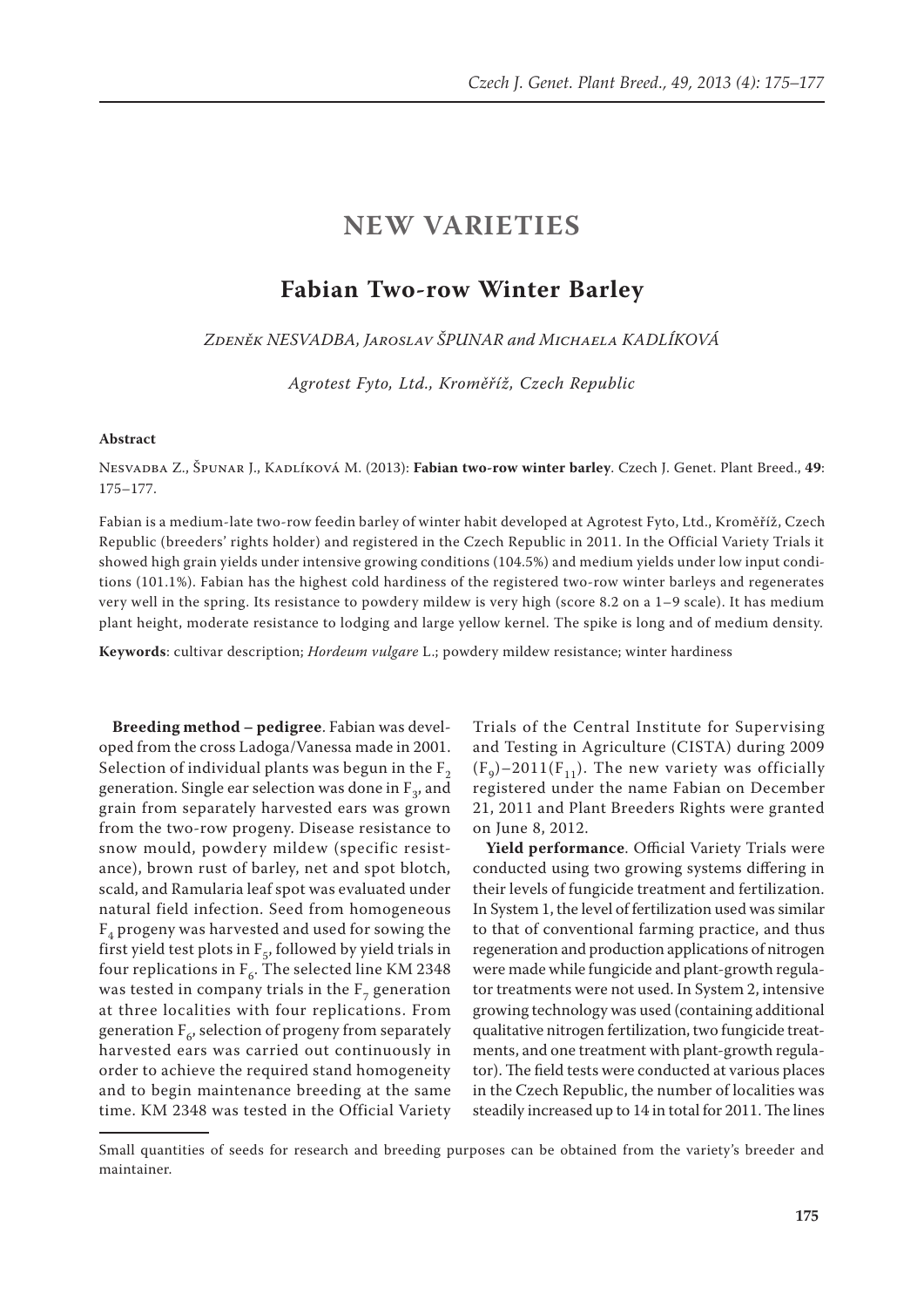| Variety     | 2009   |        | 2010   |        | 2011   |        | Average |        |
|-------------|--------|--------|--------|--------|--------|--------|---------|--------|
|             | (t/ha) | $(\%)$ | (t/ha) | $(\%)$ | (t/ha) | $(\%)$ | (t/ha)  | $(\%)$ |
| System 1    |        |        |        |        |        |        |         |        |
| Fabian      | 7.68   | 99     | 6.26   | 98     | 7.44   | 106    | 7.12    | 101.1  |
| Breunskylie | 7.80   | 101    | 6.46   | 102    | 6.99   | 99     | 7.08    | 100.6  |
| Wintmalt    | 7.65   | 99     | 6.27   | 98     | 7.10   | 101    | 7.01    | 99.5   |
| System 2    |        |        |        |        |        |        |         |        |
| Fabian      | 9.25   | 103    | 7.53   | 102    | 8.73   | 109    | 8.50    | 104.5  |
| Wintmalt    | 9.07   | 101    | 7.44   | 100    | 8.16   | 102    | 8.22    | 101.1  |
| Breunskylie | 8.86   | 99     | 7.37   | 100    | 8.91   | 98     | 8.05    | 98.9   |

Table 1. Yield results during variety testing under two growing systems in the Official State Trials

were planted in plots of  $10 \text{ m}^2$  with four replications. The grain yield of Fabian was medium under System 1 in three-year tests (7.12 t/ha on average, i.e. 101.1% of the control varieties Breunskylie and Wintmalt), and high under System 2 (8.50 t/ha, i.e. 104.5% of the control varieties) (Table 1).

**Grain quality and resistances**. As shown in Table 2, kernels are medium large (52 g), with a high percentage of kernels graded above 2.5 mm (94%). This variety is mainly used for feeding purposes. Fabian is resistant to powdery mildew (*Blumeria graminis* f.sp*. hordei*). Its classification

Table 2. Important agronomic data for the Fabian variety and the check varieties Breunskylie and Wintmalt (according to Central Institute for Supervising and Testing in Agriculture 2009–2011)

|                                                                   | Fabian | Breunskylie | Wintmalt |
|-------------------------------------------------------------------|--------|-------------|----------|
| Quality characteristics*                                          |        |             |          |
| 1000-kernel weight (g)                                            | 52     | 56          | 47       |
| Grading of kernels $> 2.5$ mm (%)                                 | 94     | 95          | 90       |
| N-substances content (%)                                          | 11.8   | 12.5        | 11.5     |
| Test weight $(kg/m3)$                                             | 668    | 682         | 666      |
| Starch content (%)                                                | 59.7   | 60.1        | 61.9     |
| <b>Disease resistance</b> on $9-1$ scale $(9 -$ without symptoms) |        |             |          |
| Fusarium nivale                                                   | 7.6    | 7.5         | 7.8      |
| Blumeria graminis - leaf (DC 37)                                  | 8.3    | 6.7         | 6.3      |
| Blumeria graminis - maximum                                       | 8.2    | 6.9         | 6.0      |
| Puccinia hordei                                                   | 6.7    | 6.7         | 6.8      |
| Rhynchosporium secalis                                            | 6.6    | 6.2         | 6.8      |
| Fusarium head blight - ear                                        | 6.9    | 7.0         | 7.3      |
| Pyrenophora teres and Cochliobolus sativus                        | 6.0    | 5.2         | 6.2      |
| Non-specific leaf spots                                           | 7.8    | 7.0         | 7.2      |
| <b>Stand characteristics</b>                                      |        |             |          |
| Lodging at heading $(9-1; 9 -$ high resistance)                   | 7.0    | 7.0         | 5.6      |
| Lodging at harvest $(9-1; 9 - high resistance)$                   | 7.6    | 7.6         | 6.9      |
| State after winter period (9-1; 9 - best performance)             | 7.6    | 7.5         | 7.8      |
| No. of days from 1.1. to heading                                  | 140    | 136         | 140      |
| No. of days from 1.1. to maturity                                 | 192    | 190         | 193      |
| No. of spikes per square meter                                    | 705    | 661         | 830      |
| Plant height (cm)                                                 | 101    | 100         | 86       |
| Straw brittleness $(9-1; 9 - high)$                               | 6.9    | 6.3         | 7.9      |

\*presented averages 2009–2010